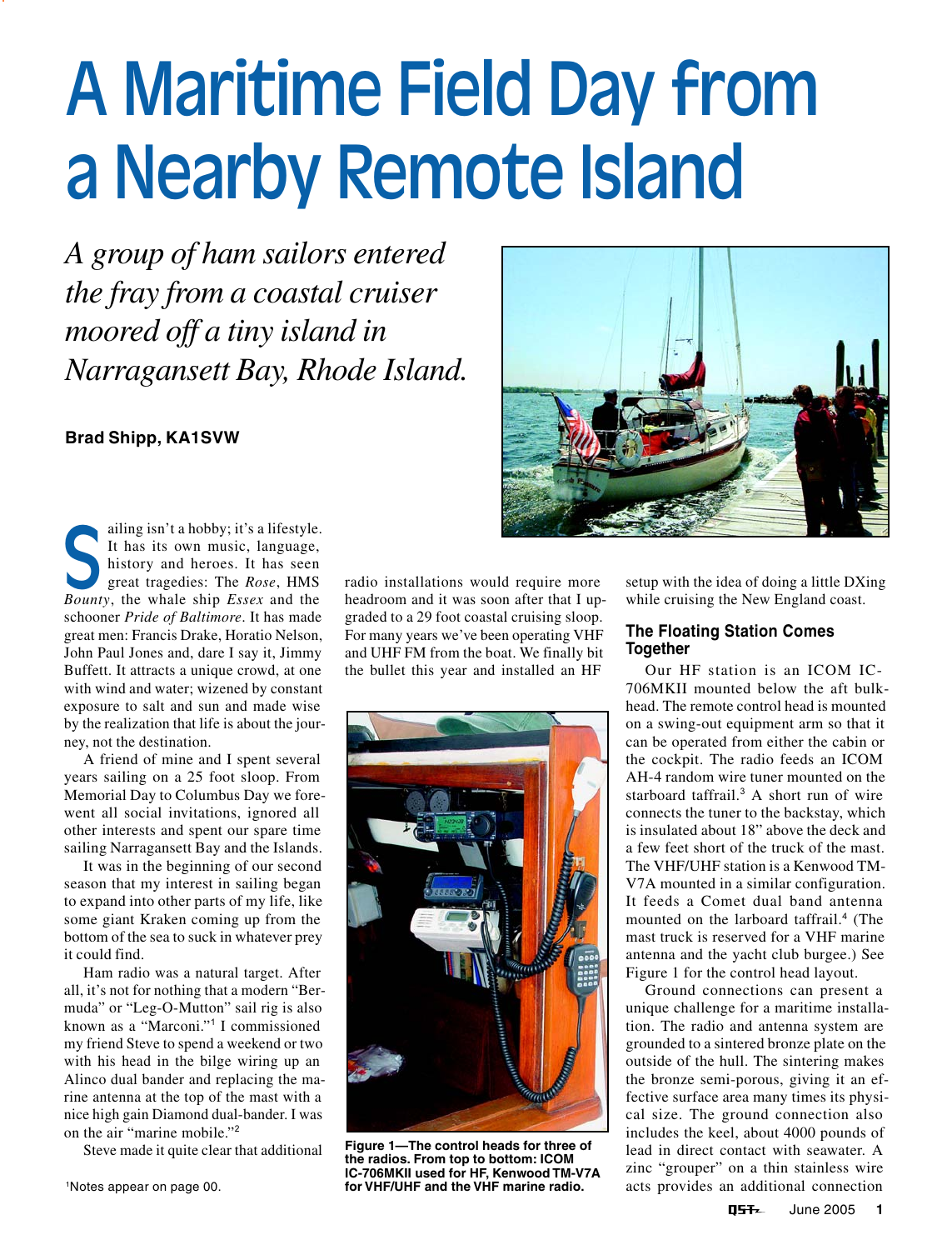when dropped astern (Figure 2).

The boat is equipped with a bank of two type 27 gel cell batteries, each rated at 90 Ah. They provide power for all the radios as well as the electronics and lighting on board. The batteries are normally charged by the inboard diesel engine's alternator, with additional trickle charging from a 32 W solar panel mounted above the dodger.

We'd already been fairly successful in luring a few fellow boaters to join the ranks of Amateur Radio—Scott, KB1IDD, and Spencer, KB1KSV, have recently gotten their tickets—but we wanted to do more. One evening at anchor, during a chorus of Jon Campbell's modern sea shanty "Tanqueray Martini-O," we decided that Field Day from a remote island in Narragansett Bay would be just the thing to rekindle our own enthusiasm for HF operating and to promote Amateur Radio among the yachting community.

### **Friday, Three Bells in the Last Dog Watch (2330 UTC)**<sup>5</sup>

Brad, KA1SVW, the captain whose call sign we will use; Steve, KA1RCI, our radio engineer, and Scott, KB1IDD, our power engineer, assemble on the float. It looks like rain and the forecast is for thundershowers, but the intrepid crew packs the boat and *Foolish Pleasure* sets sail. Our heading is south from Edgewood, Rhode Island toward our Field Day destination at 41°38.8" N by 71°20.2" W. We have selected a nice isolated spot in a sheltered cove on the eastern side of Prudence Island known as Potter Cove, about a cable length north of Shell Island. We arrive at two bells in the first watch (0100 UTC Saturday) and moor the boat. At sunset we fire the traditional cannon (Figure 3) and lower the colors. We end the evening with a rousing rendition of



**Figure 2—A 12 foot stainless steel wire with zinc on the end cast in the shape of a grouper. It is sold as a sacrificial anode to prevent galvanic corrosion. It has been repurposed to act as part of the ground system when not under way.**



**Figure 3—The QRM eliminator, aka signal cannon. It is based on an L. Francis Herreshoff model of a British long nine. Custom made by R Berkeley George of Madison, Connecticut. It fires a 10 gauge blank shotgun shell.**

"What do you do with a drunken sailor."

# **Saturday, Eight Bells in the Morning Watch (1200 UTC)**

The crew awakens to the smell of coffee. It is bitter, but strong and hot. Demons from the previous evening are slowly exorcised. Fog surrounds us like a blanket, muffling the noise of the boat and the wildlife on the nearby island. We can hear the foghorn from Warwick Light in the distance. We fire the 8 AM cannon and hoist the colors. People raise anchor and quickly move away from us. We're not sure if it's the TVI or the cannon that encourages them to keep their distance.

Of our crew of three, two of us haven't done a Field Day in 10 years and the third is about to receive his baptism. A review of the rules and operating procedures follows. Two Charlie (2C is an ARRL Field Day classification with the "2" meaning a maximum of two transmitters operating simultaneous and the "C" indicating operating from mobile battery system) or not Two Charlie—that is the question. A brief conversation with our own Elmer, N1DKF, and Two Charlie it is. We also decide that we'll try QRP first and see how we do before we give up the multiplier, though we will later abandon 5 W for the full 100 W.

After the morning java has lifted our spirits and cleared the cobwebs of the previous evening's revelry, we address our Field Day power requirements. The layer of fog and clouds precludes the effective use of the solar panel. Fortunately, we've shipped a small Honda 4 cycle, 1 kW generator (Figure 4). We make it fast to the foredeck and run a 30 A power cable back to the boat's shore power connector. This powers a three-stage dual-bank battery charger that keeps our house batteries topped off. With the generator in "ecothrottle" mode we should get about 14 hours of run time out of its 0.6 liter gas



**2** June 2005 **OST~** 



**Figure 4—Our little Honda generator keeps the lights on. Figure 5—The battle flag visible through the Marconi rig.**